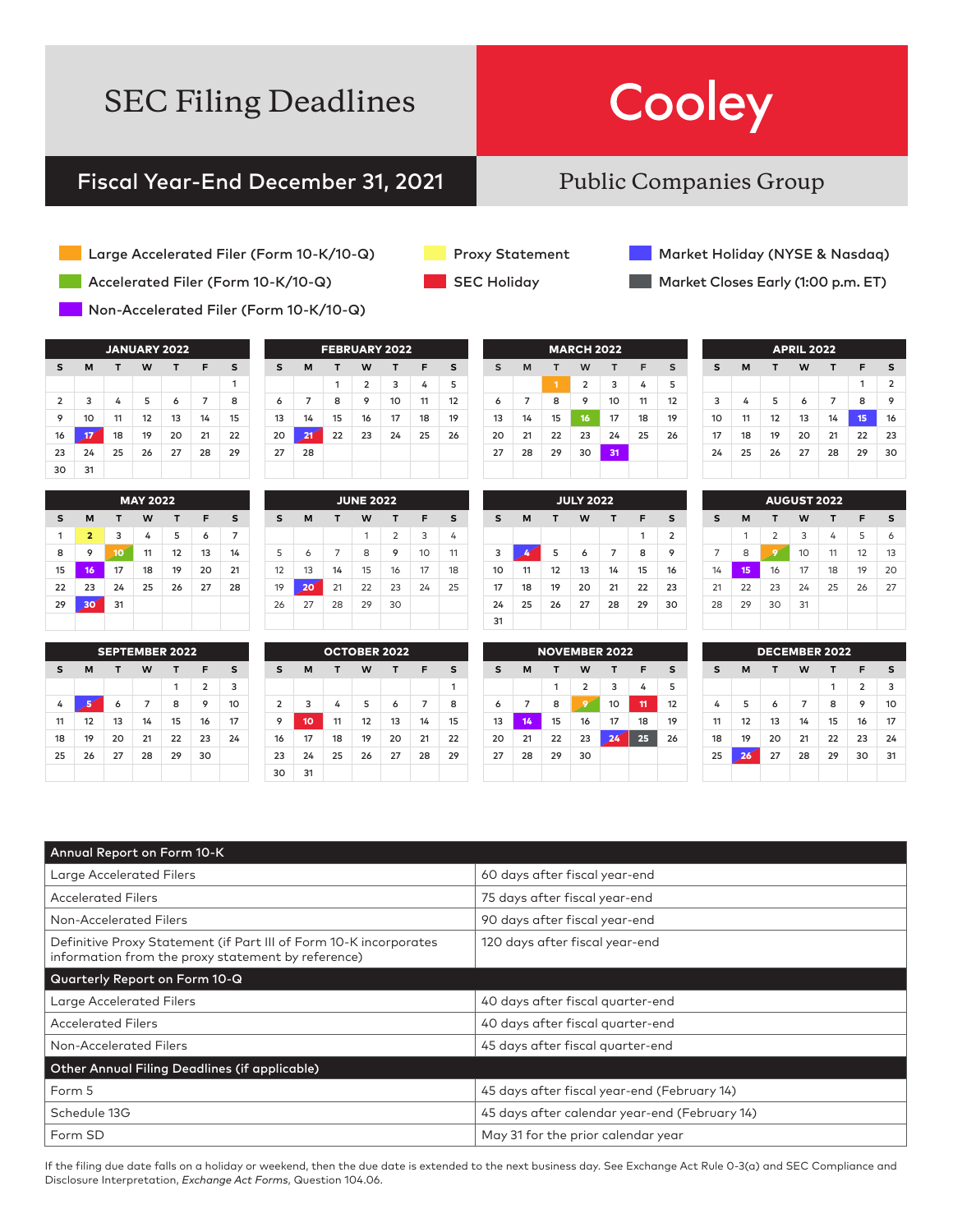# Cooley

### Fiscal Year-End January 31, 2022\*

### Public Companies Group

- Large Accelerated Filer (Form 10-K/10-Q)
- Accelerated Filer (Form 10-K/10-Q)
- Non-Accelerated Filer (Form 10-K/10-Q)

| <b>FEBRUARY 2022</b>            |    |    |                |    |    |    |  |  |
|---------------------------------|----|----|----------------|----|----|----|--|--|
| s<br>M<br>W<br>s<br>т<br>F<br>т |    |    |                |    |    |    |  |  |
|                                 |    | 1  | $\overline{2}$ | 3  | 4  | 5  |  |  |
| 6                               | 7  | 8  | 9              | 10 | 11 | 12 |  |  |
| 13                              | 14 | 15 | 16             | 17 | 18 | 19 |  |  |
| 20                              | 21 | 22 | 23             | 24 | 25 | 26 |  |  |
| 27                              | 28 |    |                |    |    |    |  |  |
|                                 |    |    |                |    |    |    |  |  |

|    |    |    | <b>JUNE 2022</b> |                |    |    |
|----|----|----|------------------|----------------|----|----|
| s  | M  | т  | W                | т              | F  | s  |
|    |    |    | 1                | $\overline{2}$ | 3  | 4  |
| 5  | 6  | 7  | 8                | c              | 10 | 11 |
| 12 | 13 | 14 | 15               | 16             | 17 | 18 |
| 19 | 20 | 21 | 22               | 23             | 24 | 25 |
| 26 | 27 | 28 | 29               | 30             |    |    |
|    |    |    |                  |                |    |    |

| <b>MARCH 2022</b> |    |    |                |    |    |    |  |  |
|-------------------|----|----|----------------|----|----|----|--|--|
| s                 | M  | т  | W              | т  | F  | s  |  |  |
|                   |    | 1  | $\overline{2}$ | 3  | 4  | 5  |  |  |
| 6                 | 7  | 8  | 9              | 10 | 11 | 12 |  |  |
| 13                | 14 | 15 | 16             | 17 | 18 | 19 |  |  |
| 20                | 21 | 22 | 23             | 24 | 25 | 26 |  |  |
| 27                | 28 | 29 | 30             | 31 |    |    |  |  |
|                   |    |    |                |    |    |    |  |  |

|                                 | <b>JULY 2022</b> |    |    |    |    |                |  |  |  |
|---------------------------------|------------------|----|----|----|----|----------------|--|--|--|
| s<br>M<br>W<br>F<br>s<br>т<br>т |                  |    |    |    |    |                |  |  |  |
|                                 |                  |    |    |    | 1  | $\overline{2}$ |  |  |  |
| 3                               |                  | 5  | 6  | 7  | 8  | 9              |  |  |  |
| 10                              | 11               | 12 | 13 | 14 | 15 | 16             |  |  |  |
| 17                              | 18               | 19 | 20 | 21 | 22 | 23             |  |  |  |
| 24                              | 25               | 26 | 27 | 28 | 29 | 30             |  |  |  |
| 31                              |                  |    |    |    |    |                |  |  |  |

|    |    |    | <b>APRIL 2022</b> |    |    |                |
|----|----|----|-------------------|----|----|----------------|
| s  | M  | т  | W                 | т  | F  | s              |
|    |    |    |                   |    | 1  | $\overline{2}$ |
| 3  | 4  | 5  | 6                 | 7  | 8  | 9              |
| 10 | 11 | 12 | 13                | 14 | 15 | 16             |
| 17 | 18 | 19 | 20                | 21 | 22 | 23             |
| 24 | 25 | 26 | 27                | 28 | 29 | 30             |
|    |    |    |                   |    |    |                |

|    |    |                | <b>AUGUST 2022</b> |    |    |    |
|----|----|----------------|--------------------|----|----|----|
| s  | M  | т              | W                  | т  | F  | s  |
|    | 1  | $\overline{2}$ | 3                  | 4  | 5  | 6  |
| 7  | 8  | 9              | 10                 | 11 | 12 | 13 |
| 14 | 15 | 16             | 17                 | 18 | 19 | 20 |
| 21 | 22 | 23             | 24                 | 25 | 26 | 27 |
| 28 | 29 | 30             | 31                 |    |    |    |
|    |    |                |                    |    |    |    |

| <b>MAY 2022</b> |                |    |    |    |    |    |  |
|-----------------|----------------|----|----|----|----|----|--|
| s               | M              | т  | W  | т  | F  | s  |  |
| 1               | $\overline{a}$ | 3  | 4  | 5  | 6  | 7  |  |
| 8               | 9              | 10 | 11 | 12 | 13 | 14 |  |
| 15              | 16             | 17 | 18 | 19 | 20 | 21 |  |
| 22              | 23             | 24 | 25 | 26 | 27 | 28 |  |
| 29              | 30             | 31 |    |    |    |    |  |
|                 |                |    |    |    |    |    |  |

Market Holiday (NYSE & Nasdaq) Market Closes Early (1:00 p.m. ET)

|    |    | <b>SEPTEMBER 2022</b> |    |    |                |    |
|----|----|-----------------------|----|----|----------------|----|
| S  | M  | т                     | W  | т  | F              | s  |
|    |    |                       |    | 1  | $\overline{2}$ | 3  |
| 4  |    | 6                     | 7  | 8  | g              | 10 |
| 11 | 12 | 13                    | 14 | 15 | 16             | 17 |
| 18 | 19 | 20                    | 21 | 22 | 23             | 24 |
| 25 | 26 | 27                    | 28 | 29 | 30             |    |
|    |    |                       |    |    |                |    |

| <b>OCTOBER 2022</b> |                |    |    |    |    |    |    |
|---------------------|----------------|----|----|----|----|----|----|
|                     | s              | M  | т  | W  | т  | F  | s  |
|                     |                |    |    |    |    |    | 1  |
|                     | $\overline{2}$ | 3  | 4  | 5  | 6  | 7  | 8  |
|                     | 9              | 10 | 11 | 12 | 13 | 14 | 15 |
|                     | 16             | 17 | 18 | 19 | 20 | 21 | 22 |
|                     | 23             | 24 | 25 | 26 | 27 | 28 | 29 |
|                     | 30             | 31 |    |    |    |    |    |

|    |    |    |                | <b>NOVEMBER 2022</b> |    |    |
|----|----|----|----------------|----------------------|----|----|
| s  | M  | т  | W              | т                    | F  | S  |
|    |    | 1  | $\overline{2}$ | 3                    | 4  | 5  |
| 6  | 7  | 8  | 9              | 10                   | 11 | 12 |
| 13 | 14 | 15 | 16             | 17                   | 18 | 19 |
| 20 | 21 | 22 | 23             | 24                   | 25 | 26 |
| 27 | 28 | 29 | 30             |                      |    |    |
|    |    |    |                |                      |    |    |

|    |    | <b>DECEMBER 2022</b> |    |    |                |    |
|----|----|----------------------|----|----|----------------|----|
| s  | M  | т                    | W  | т  | F              | s  |
|    |    |                      |    | 1  | $\overline{2}$ | 3  |
| 4  | 5  | 6                    | 7  | 8  | 9              | 10 |
| 11 | 12 | 13                   | 14 | 15 | 16             | 17 |
| 18 | 19 | 20                   | 21 | 22 | 23             | 24 |
| 25 | 26 | 27                   | 28 | 29 | 30             | 31 |
|    |    |                      |    |    |                |    |

| <b>JANUARY 2023</b> |    |    |    |    |    |    |  |  |  |
|---------------------|----|----|----|----|----|----|--|--|--|
| s                   | M  | т  | W  | т  | F  | s  |  |  |  |
| 1                   | 2  | 3  | 4  | 5  | 6  | 7  |  |  |  |
| 8                   | 9  | 10 | 11 | 12 | 13 | 14 |  |  |  |
| 15                  | 16 | 17 | 18 | 19 | 20 | 21 |  |  |  |
| 22                  | 23 | 24 | 25 | 26 | 27 | 28 |  |  |  |
| 29                  | 30 | 31 |    |    |    |    |  |  |  |
|                     |    |    |    |    |    |    |  |  |  |

\* This calendar reflects the twelve-month period from February 1, 2022 through January 31, 2023.

| Annual Report on Form 10-K                                                                                              |                                               |
|-------------------------------------------------------------------------------------------------------------------------|-----------------------------------------------|
| Large Accelerated Filers                                                                                                | 60 days after fiscal year-end                 |
| <b>Accelerated Filers</b>                                                                                               | 75 days after fiscal year-end                 |
| Non-Accelerated Filers                                                                                                  | 90 days after fiscal year-end                 |
| Definitive Proxy Statement (if Part III of Form 10-K incorporates<br>information from the proxy statement by reference) | 120 days after fiscal year-end                |
| Quarterly Report on Form 10-Q                                                                                           |                                               |
| Large Accelerated Filers                                                                                                | 40 days after fiscal quarter-end              |
| <b>Accelerated Filers</b>                                                                                               | 40 days after fiscal quarter-end              |
| Non-Accelerated Filers                                                                                                  | 45 days after fiscal quarter-end              |
| Other Annual Filing Deadlines (if applicable)                                                                           |                                               |
| Form 5                                                                                                                  | 45 days after fiscal year-end (March 17)      |
| Schedule 13G                                                                                                            | 45 days after calendar year-end (February 14) |
| Form SD                                                                                                                 | May 31 for the prior calendar year            |

If the filing due date falls on a holiday or weekend, then the due date is extended to the next business day. See Exchange Act Rule 0-3(a) and SEC Compliance and Disclosure Interpretation, *Exchange Act Forms*, Question 104.06.

Proxy Statement

**SEC Holiday**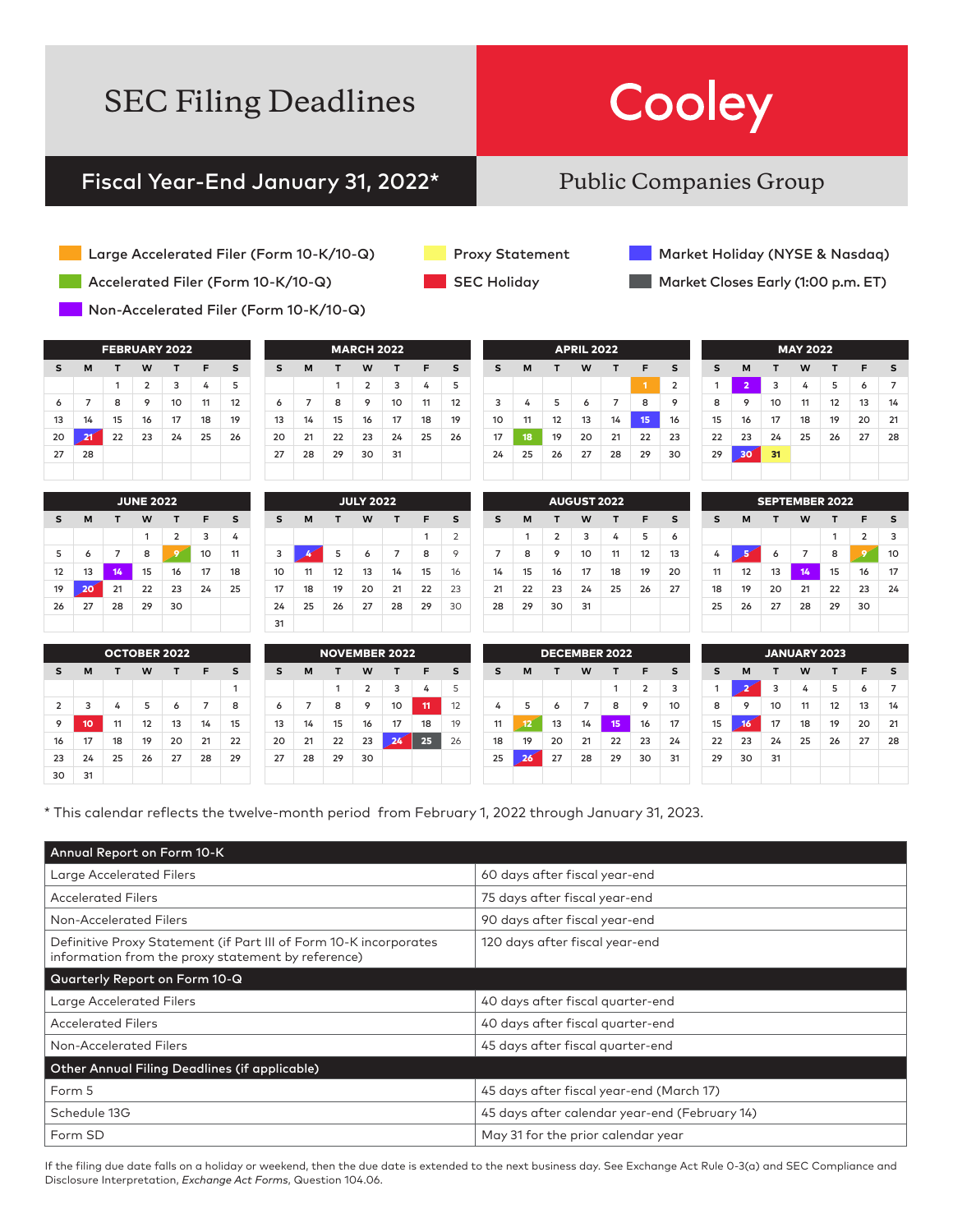## Cooley

### Fiscal Year-End June 30, 2022\*

### Public Companies Group

- Large Accelerated Filer (Form 10-K/10-Q)
- Accelerated Filer (Form 10-K/10-Q)
- Non-Accelerated Filer (Form 10-K/10-Q)

| <b>JULY 2022</b> |    |    |    |    |    |                |  |  |  |
|------------------|----|----|----|----|----|----------------|--|--|--|
| s                | М  | F  | s  |    |    |                |  |  |  |
|                  |    |    |    |    | 1  | $\overline{2}$ |  |  |  |
| 3                |    | 5  | 6  | 7  | 8  | 9              |  |  |  |
| 10               | 11 | 12 | 13 | 14 | 15 | 16             |  |  |  |
| 17               | 18 | 19 | 20 | 21 | 22 | 23             |  |  |  |
| 24               | 25 | 26 | 27 | 28 | 29 | 30             |  |  |  |
| 31               |    |    |    |    |    |                |  |  |  |

|    |    |    |                | <b>NOVEMBER 2022</b> |    |    |
|----|----|----|----------------|----------------------|----|----|
| s  | M  | т  | W              | т                    | F  | s  |
|    |    | 1  | $\overline{2}$ | 3                    | 4  | 5  |
| 6  | 7  | 8  | g              | 10                   | 11 | 12 |
| 13 | 14 | 15 | 16             | 17                   | 18 | 19 |
| 20 | 21 | 22 | 23             | 24                   | 25 | 26 |
| 27 | 28 | 29 | 30             |                      |    |    |
|    |    |    |                |                      |    |    |

| AVVVJ LVII     |    |                |    |    |    |    |  |  |
|----------------|----|----------------|----|----|----|----|--|--|
| S              | F  | s              |    |    |    |    |  |  |
|                | 1  | $\overline{2}$ | 3  | 4  | 5  | 6  |  |  |
| $\overline{7}$ | 8  | 9              | 10 | 11 | 12 | 13 |  |  |
| 14             | 15 | 16             | 17 | 18 | 19 | 20 |  |  |
| 21             | 22 | 23             | 24 | 25 | 26 | 27 |  |  |
| 28             | 29 | 30             | 31 |    |    |    |  |  |
|                |    |                |    |    |    |    |  |  |

ME DE 202

| <b>DECEMBER 2022</b>            |    |    |    |                |    |  |  |  |  |
|---------------------------------|----|----|----|----------------|----|--|--|--|--|
| s<br>W<br>s<br>M<br>F<br>т<br>т |    |    |    |                |    |  |  |  |  |
|                                 |    |    | 1  | $\overline{2}$ | 3  |  |  |  |  |
| 5                               | 6  | 7  | 8  | 9              | 10 |  |  |  |  |
| 12                              | 13 | 14 | 15 | 16             | 17 |  |  |  |  |
| 19                              | 20 | 21 | 22 | 23             | 24 |  |  |  |  |
| 26                              | 27 | 28 | 29 | 30             | 31 |  |  |  |  |
|                                 |    |    |    |                |    |  |  |  |  |

|    |    | <b>SEPTEMBER 2022</b> |    |    |                |    |
|----|----|-----------------------|----|----|----------------|----|
| s  | M  | т                     | W  | т  | F              | s  |
|    |    |                       |    | 1  | $\overline{2}$ | 3  |
| 4  |    | 6                     | 7  | 8  | 9              | 10 |
| 11 | 12 | 13                    | 14 | 15 | 16             | 17 |
| 18 | 19 | 20                    | 21 | 22 | 23             | 24 |
| 25 | 26 | 27                    | 28 | 29 | 30             |    |
|    |    |                       |    |    |                |    |

|    |    |    | <b>JANUARY 2023</b> |    |    |                |
|----|----|----|---------------------|----|----|----------------|
| s  | M  | т  | W                   | т  | F  | s              |
| 1  |    | 3  | 4                   | 5  | 6  | $\overline{7}$ |
| 8  | 9  | 10 | 11                  | 12 | 13 | 14             |
| 15 | 16 | 17 | 18                  | 19 | 20 | 21             |
| 22 | 23 | 24 | 25                  | 26 | 27 | 28             |
| 29 | 30 | 31 |                     |    |    |                |
|    |    |    |                     |    |    |                |

|                |    |    | <b>OCTOBER 2022</b> |    |    |    |
|----------------|----|----|---------------------|----|----|----|
| s              | M  | т  | W                   | т  | F  | s  |
|                |    |    |                     |    |    | 1  |
| $\overline{2}$ | 3  | 4  | 5                   | 6  | 7  | 8  |
| 9              | 10 | 11 | 12                  | 13 | 14 | 15 |
| 16             | 17 | 18 | 19                  | 20 | 21 | 22 |
| 23             | 24 | 25 | 26                  | 27 | 28 | 29 |
| 30             | 31 |    |                     |    |    |    |

|    |    |    | <b>FEBRUARY 2023</b> |                |    |    |
|----|----|----|----------------------|----------------|----|----|
| s  | M  | т  | W                    | т              | F  | s  |
|    |    |    | 1                    | $\overline{2}$ | 3  | 4  |
| 5  | 6  | 7  | 8                    | 9              | 10 | 11 |
| 12 | 13 | 14 | 15                   | 16             | 17 | 18 |
| 19 | 20 | 21 | 22                   | 23             | 24 | 25 |
| 26 | 27 | 28 |                      |                |    |    |
|    |    |    |                      |                |    |    |

| <b>MARCH 2023</b>          |    |    |    |                |    |    |  |  |
|----------------------------|----|----|----|----------------|----|----|--|--|
| S<br>M<br>W<br>F<br>т<br>т |    |    |    |                |    |    |  |  |
|                            |    |    | 1  | $\overline{2}$ | 3  | 4  |  |  |
| 5                          | 6  | 7  | 8  | 9              | 10 | 11 |  |  |
| 12                         | 13 | 14 | 15 | 16             | 17 | 18 |  |  |
| 19                         | 20 | 21 | 22 | 23             | 24 | 25 |  |  |
| 26                         | 27 | 28 | 29 | 30             | 31 |    |  |  |
|                            |    |    |    |                |    |    |  |  |

|    | <b>APRIL 2023</b> |    |    |    |    |    |    |  |  |  |
|----|-------------------|----|----|----|----|----|----|--|--|--|
| 5  | S                 | M  | Т  | W  | Т  | F  | s  |  |  |  |
| í. |                   |    |    |    |    |    | 1  |  |  |  |
| 1  | $\overline{2}$    | 3  | 4  | 5  | 6  | 7  | 8  |  |  |  |
| 8  | 9                 | 10 | 11 | 12 | 13 | 14 | 15 |  |  |  |
| 5  | 16                | 17 | 18 | 19 | 20 | 21 | 22 |  |  |  |
|    | 23                | 24 | 25 | 26 | 27 | 28 | 29 |  |  |  |
|    | 30                |    |    |    |    |    |    |  |  |  |

| S  | M  | т              | W  | т  | F  | s  | s  |
|----|----|----------------|----|----|----|----|----|
|    | 1  | $\overline{2}$ | 3  | 4  | 5  | 6  |    |
| 7  | 8  | 9              | 10 | 11 | 12 | 13 | 4  |
| 14 | 15 | 16             | 17 | 18 | 19 | 20 | 11 |
| 21 | 22 | 23             | 24 | 25 | 26 | 27 | 18 |
| 28 | 29 | 30             | 31 |    |    |    | 25 |
|    |    |                |    |    |    |    |    |

| <b>JUNE 2023</b> |    |    |    |    |                |    |  |  |
|------------------|----|----|----|----|----------------|----|--|--|
| s                | M  | т  | W  | т  | F              | s  |  |  |
|                  |    |    |    | 1  | $\overline{2}$ | 3  |  |  |
| 4                | 5  | 6  | 7  | 8  | 9              | 10 |  |  |
| 11               | 12 | 13 | 14 | 15 | 16             | 17 |  |  |
| 18               | 19 | 20 | 21 | 22 | 23             | 24 |  |  |
| 25               | 26 | 27 | 28 | 29 | 30             |    |  |  |
|                  |    |    |    |    |                |    |  |  |

\* This calendar reflects the twelve-month period from July 1, 2022 through June 30, 2023.

| Annual Report on Form 10-K                                                                                              |                                               |
|-------------------------------------------------------------------------------------------------------------------------|-----------------------------------------------|
| <b>Large Accelerated Filers</b>                                                                                         | 60 days after fiscal year-end                 |
| <b>Accelerated Filers</b>                                                                                               | 75 days after fiscal year-end                 |
| Non-Accelerated Filers                                                                                                  | 90 days after fiscal year-end                 |
| Definitive Proxy Statement (if Part III of Form 10-K incorporates<br>information from the proxy statement by reference) | 120 days after fiscal year-end                |
| Quarterly Report on Form 10-Q                                                                                           |                                               |
| Large Accelerated Filers                                                                                                | 40 days after fiscal quarter-end              |
| <b>Accelerated Filers</b>                                                                                               | 40 days after fiscal quarter-end              |
| Non-Accelerated Filers                                                                                                  | 45 days after fiscal quarter-end              |
| Other Annual Filing Deadlines (if applicable)                                                                           |                                               |
| Form 5                                                                                                                  | 45 days after fiscal year-end (August 15)     |
| Schedule 13G                                                                                                            | 45 days after calendar year-end (February 14) |
| Form SD                                                                                                                 | May 31 for the prior calendar year            |

If the filing due date falls on a holiday or weekend, then the due date is extended to the next business day. See Exchange Act Rule 0-3(a) and SEC Compliance and Disclosure Interpretation, *Exchange Act Forms*, Question 104.06.

Proxy Statement

SEC Holiday

Market Holiday (NYSE & Nasdaq)

Market Closes Early (1:00 p.m. ET)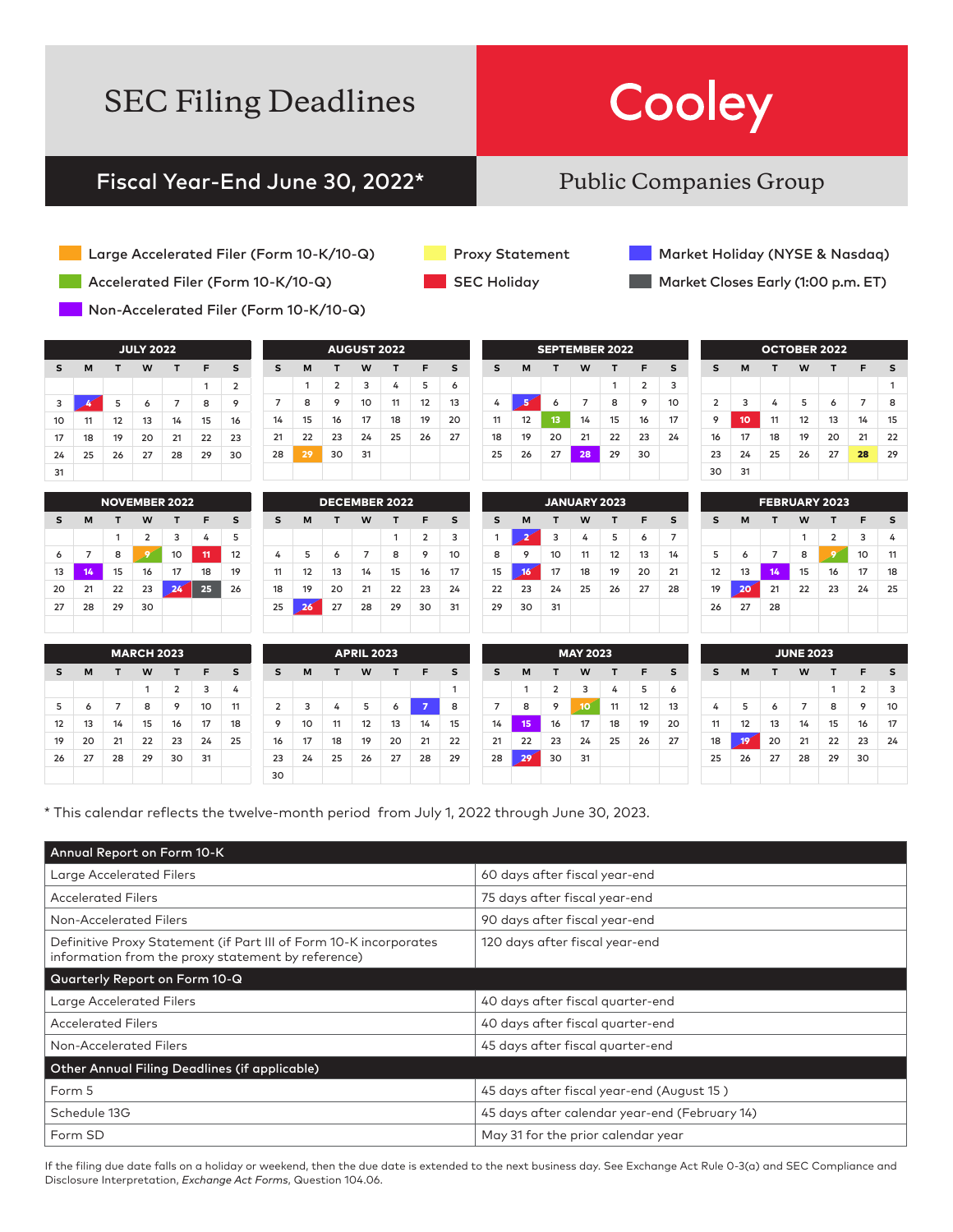# Cooley

### Fiscal Year-End September 30, 2022\*

### Public Companies Group

- Large Accelerated Filer (Form 10-K/10-Q)
- Accelerated Filer (Form 10-K/10-Q)
- Non-Accelerated Filer (Form 10-K/10-Q)

| <b>OCTOBER 2022</b> |                            |    |    |    |    |    |  |  |  |
|---------------------|----------------------------|----|----|----|----|----|--|--|--|
| s                   | M<br>т<br>F<br>s<br>W<br>т |    |    |    |    |    |  |  |  |
|                     |                            |    |    |    |    | 1  |  |  |  |
| $\overline{2}$      | 3                          | 4  | 5  | 6  | 7  | 8  |  |  |  |
| 9                   | 10 <sub>o</sub>            | 11 | 12 | 13 | 14 | 15 |  |  |  |
| 16                  | 17                         | 18 | 19 | 20 | 21 | 22 |  |  |  |
| 23                  | 24                         | 25 | 26 | 27 | 28 | 29 |  |  |  |
| 30                  | 31                         |    |    |    |    |    |  |  |  |

| <b>FEBRUARY 2023</b> |    |    |    |                |    |    |  |  |
|----------------------|----|----|----|----------------|----|----|--|--|
| s                    | M  | т  | W  | т              | F  | s  |  |  |
|                      |    |    | 1  | $\overline{2}$ | 3  | 4  |  |  |
| 5                    | 6  | 7  | 8  | c              | 10 | 11 |  |  |
| 12                   | 13 | 14 | 15 | 16             | 17 | 18 |  |  |
| 19                   | 20 | 21 | 22 | 23             | 24 | 25 |  |  |
| 26                   | 27 | 28 |    |                |    |    |  |  |
|                      |    |    |    |                |    |    |  |  |

| s  | M  | т  | W              | т               | F  | s  |  |  |  |
|----|----|----|----------------|-----------------|----|----|--|--|--|
|    |    | 1  | $\overline{2}$ | 3               | 4  | 5  |  |  |  |
| 6  | 7  | 8  | 9              | 10              | 11 | 12 |  |  |  |
| 13 | 14 | 15 | 16             | 17              | 18 | 19 |  |  |  |
| 20 | 21 | 22 | 23             | 24 <sup>°</sup> | 25 | 26 |  |  |  |
| 27 | 28 | 29 | 30             |                 |    |    |  |  |  |
|    |    |    |                |                 |    |    |  |  |  |

NOVEMBER 2022

| <b>MARCH 2023</b> |                       |    |    |                |    |    |  |  |
|-------------------|-----------------------|----|----|----------------|----|----|--|--|
| s                 | M<br>W<br>F<br>т<br>т |    |    |                |    |    |  |  |
|                   |                       |    | 1  | $\overline{2}$ | 3  | 4  |  |  |
| 5                 | 6                     | 7  | 8  | 9              | 10 | 11 |  |  |
| 12                | 13                    | 14 | 15 | 16             | 17 | 18 |  |  |
| 19                | 20                    | 21 | 22 | 23             | 24 | 25 |  |  |
| 26                | 27                    | 28 | 29 | 30             | 31 |    |  |  |
|                   |                       |    |    |                |    |    |  |  |

| <b>SEC Holiday</b> |  |
|--------------------|--|

Proxy Statement

Market Holiday (NYSE & Nasdaq)

Market Closes Early (1:00 p.m. ET)

| <b>DECEMBER 2022</b> |    |    |    |    |                |                |  |  |
|----------------------|----|----|----|----|----------------|----------------|--|--|
| s                    | M  | т  | W  | т  | F              | s              |  |  |
|                      |    |    |    | 1  | $\overline{2}$ | $\overline{3}$ |  |  |
| 4                    | 5  | 6  | 7  | 8  | 9              | 10             |  |  |
| 11                   | 12 | 13 | 14 | 15 | 16             | 17             |  |  |
| 18                   | 19 | 20 | 21 | 22 | 23             | 24             |  |  |
| 25                   | 26 | 27 | 28 | 29 | 30             | 31             |  |  |
|                      |    |    |    |    |                |                |  |  |

| <b>APRIL 2023</b> |    |    |    |    |    |    |  |
|-------------------|----|----|----|----|----|----|--|
| s                 | M  | т  | W  | т  | F  | s  |  |
|                   |    |    |    |    |    | 1  |  |
| $\overline{2}$    | 3  | 4  | 5  | 6  | 7  | 8  |  |
| 9                 | 10 | 11 | 12 | 13 | 14 | 15 |  |
| 16                | 17 | 18 | 19 | 20 | 21 | 22 |  |
| 23                | 24 | 25 | 26 | 27 | 28 | 29 |  |
| 30                |    |    |    |    |    |    |  |

|    | <b>JANUARY 2023</b> |    |    |    |    |    |  |  |  |
|----|---------------------|----|----|----|----|----|--|--|--|
| s  | M                   | т  | W  | т  | F  | s  |  |  |  |
| 1  |                     | 3  | 4  | 5  | 6  | 7  |  |  |  |
| 8  | 9                   | 10 | 11 | 12 | 13 | 14 |  |  |  |
| 15 | 16                  | 17 | 18 | 19 | 20 | 21 |  |  |  |
| 22 | 23                  | 24 | 25 | 26 | 27 | 28 |  |  |  |
| 29 | 30                  | 31 |    |    |    |    |  |  |  |
|    |                     |    |    |    |    |    |  |  |  |

| <b>MAY 2023</b> |    |                |    |    |    |    |
|-----------------|----|----------------|----|----|----|----|
| S               | M  | т              | W  | т  | F  | s  |
|                 | 1  | $\overline{2}$ | 3  | 4  | 5  | 6  |
| $\overline{7}$  | 8  | 9              | 10 | 11 | 12 | 13 |
| 14              | 15 | 16             | 17 | 18 | 19 | 20 |
| 21              | 22 | 23             | 24 | 25 | 26 | 27 |
| 28              | 29 | 30             | 31 |    |    |    |
|                 |    |                |    |    |    |    |

| <b>JUNE 2023</b> |    |    |    |    |                |    |
|------------------|----|----|----|----|----------------|----|
| s                | M  | т  | W  | т  | F              | s  |
|                  |    |    |    | 1  | $\overline{2}$ | 3  |
| 4                | 5  | 6  | 7  | 8  | 9              | 10 |
| 11               | 12 | 13 | 14 | 15 | 16             | 17 |
| 18               | 19 | 20 | 21 | 22 | 23             | 24 |
| 25               | 26 | 27 | 28 | 29 | 30             |    |
|                  |    |    |    |    |                |    |

| <b>JULY 2023</b> |    |    |    |    |    |    |
|------------------|----|----|----|----|----|----|
| s                | M  | т  | W  | т  | F  | s  |
|                  |    |    |    |    |    | 1  |
| $\overline{2}$   | 3  |    | 5  | 6  | 7  | 8  |
| 9                | 10 | 11 | 12 | 13 | 14 | 15 |
| 16               | 17 | 18 | 19 | 20 | 21 | 22 |
| 23               | 24 | 25 | 26 | 27 | 28 | 29 |
| 30               | 31 |    |    |    |    |    |

| <b>AUGUST 2023</b> |    |    |                |    |    |    |  |
|--------------------|----|----|----------------|----|----|----|--|
| s                  | M  | т  | W              | т  | F  | s  |  |
|                    |    | 1  | $\overline{2}$ | 3  | 4  | 5  |  |
| 6                  | 7  | 8  | 9              | 10 | 11 | 12 |  |
| 13                 | 14 | 15 | 16             | 17 | 18 | 19 |  |
| 20                 | 21 | 22 | 23             | 24 | 25 | 26 |  |
| 27                 | 28 | 29 | 30             | 31 |    |    |  |
|                    |    |    |                |    |    |    |  |

| <b>SEPTEMBER 2023</b> |    |    |    |    |    |                |
|-----------------------|----|----|----|----|----|----------------|
| s                     | M  | т  | W  | т  | F  | s              |
|                       |    |    |    |    | 1  | $\overline{2}$ |
| 3                     |    | 5  | 6  | 7  | 8  | 9              |
| 10                    | 11 | 12 | 13 | 14 | 15 | 16             |
| 17                    | 18 | 19 | 20 | 21 | 22 | 23             |
| 24                    | 25 | 26 | 27 | 28 | 29 | 30             |
|                       |    |    |    |    |    |                |

\* This calendar reflects the twelve-month period from October 1, 2022 through September 30, 2023.

| Annual Report on Form 10-K                                                                                              |                                               |
|-------------------------------------------------------------------------------------------------------------------------|-----------------------------------------------|
| Large Accelerated Filers                                                                                                | 60 days after fiscal year-end                 |
| <b>Accelerated Filers</b>                                                                                               | 75 days after fiscal year-end                 |
| Non-Accelerated Filers                                                                                                  | 90 days after fiscal year-end                 |
| Definitive Proxy Statement (if Part III of Form 10-K incorporates<br>information from the proxy statement by reference) | 120 days after fiscal year-end                |
| Quarterly Report on Form 10-Q                                                                                           |                                               |
| Large Accelerated Filers                                                                                                | 40 days after fiscal quarter-end              |
| <b>Accelerated Filers</b>                                                                                               | 40 days after fiscal quarter-end              |
| Non-Accelerated Filers                                                                                                  | 45 days after fiscal quarter-end              |
| Other Annual Filing Deadlines (if applicable)                                                                           |                                               |
| Form 5                                                                                                                  | 45 days after fiscal year-end (November 14)   |
| Schedule 13G                                                                                                            | 45 days after calendar year-end (February 14) |
| Form SD                                                                                                                 | May 31 for the prior calendar year            |

If the filing due date falls on a holiday or weekend, then the due date is extended to the next business day. See Exchange Act Rule 0-3(a) and SEC Compliance and Disclosure Interpretation, *Exchange Act Forms*, Question 104.06.